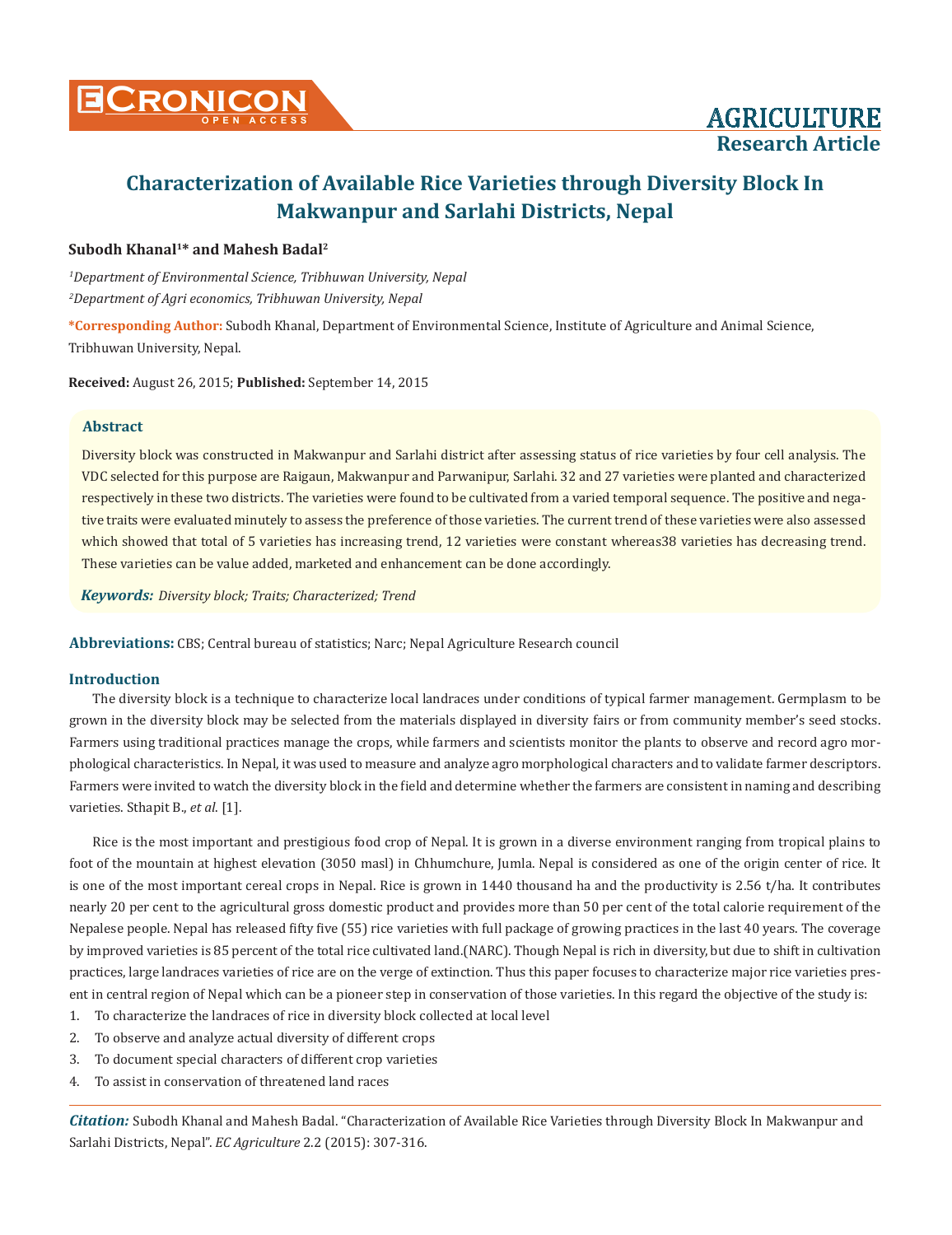308

### **Materials and Methods**

Two case study districts of central Nepal were selected viz Makwanpur and Sarlahi. Desk study was followed by baseline study in different localities of these districts. For the study two pockets VDCs having rich in diversity namely Raigaun of Makawanpur district and Parwanipur of Sarlahi District was purposively selected. Makawanpur and Sarlahi districts lie in the Central Development Region and are well connected to major cities of Nepal and India. The Makawanpur district borders to the capital city Kathmandu and is traversed by both East-West and North-South highways. Sarlahi district is well connected to the East-West high way and has open border to India. The research was conducted in Makawanpur and Sarlahi district because they are one of the species rich districts of Nepal.

| <b>Characteristics</b>                                     | <b>Makawanpur (Hill)</b> | Sarlahi (Plain) |
|------------------------------------------------------------|--------------------------|-----------------|
| Temperature change                                         | Medium <sup>*</sup>      | $Low*$          |
| Rainfall variability                                       | Medium <sup>*</sup>      | $Low*$          |
| On-farm agricultural biodiversity                          | Medium**                 | $Low**$         |
| Market access, access to modern<br>technologies and inputs | Medium***                | $High***$       |

*Table 1: Biophysical and socio-economic characteristics of the study areas.*

### Adapted from: (KC)[2]

*\*: 1-0.787: very high, 0.6-0.786: high, 0.356-0.6: medium, 0.181-0.355: low and 0.186-0.000: very low. It is based on GIS study made by National Adaptation Program of Action to Climate change, Ministry of Environment, Kathmandu, Nepal. The study was targeted to map the current climate change scenario in Nepal.* 

*\*\*: High: subsistence level, with large variety of local biodiversity maintained on farm, medium: semi commercial, both local and improved varieties maintained on farm, low: commercial farming, mono cropping, very low biodiversity maintained on farm.* 

*\*\*\*: High: easy access to market, black topped and functional roads, fertilizer and agricultural inputs available year round, medium: periodic assess to market, graveled road and agricultural inputs available on periodic basis, low: no road facilities, difficulty in marketing and availability of agricultural inputs making farming difficult.* 

PRA tools were used to identify and assess the rice diversity in the case study villages and to give an understanding of the socioeconomic and cultural diversity that influences agricultural diversity. The tools used in the PRAs were direct observations and group interviews. During this process, communities conserving the diversity of different crops were identified. For knowing the exact extent of diversity fair was conducted at local level. In the course of time, list of progressive farmers was prepared and site for constructing diversity block was selected. Diversity block was made so as to observe the different characters of rice varieties. After that foul cell analysis was done to identify threatened landraces. Nursery was prepared and seeds were sown accordingly. The layout was done accordingly and plants were transplanted. The field was monitored time and again during critical stages to note down the characters. During final stage village level workshop was conducted to share the result and increase the level of awareness.

### **Results and Discussion**

### **Morphometry of Districts**

 Geographically, Makawanpur has been expanded from 27° 10' north to 27° 40' north latitude and between 84° 41'east to 85° 31' East longitude and consists of 43 VDCs, three municipality, four electoral region and 13 Ilaka based on political and administrative system of Nepal. The altitude of the district is 166 m. to 2584 m from mean sea level CBS [3].

Similarly, Sarlahi has been expanded from 26° 45' north to 27° 10' north latitude and between 85° 20'east to 85° 50' East longitude and consists of 76 VDCs, three municipality, four electoral region and 15 Ilaka based on political and administrative system of Nepal. The altitude of the district is 60m. to 659m from mean sea level CBS [3].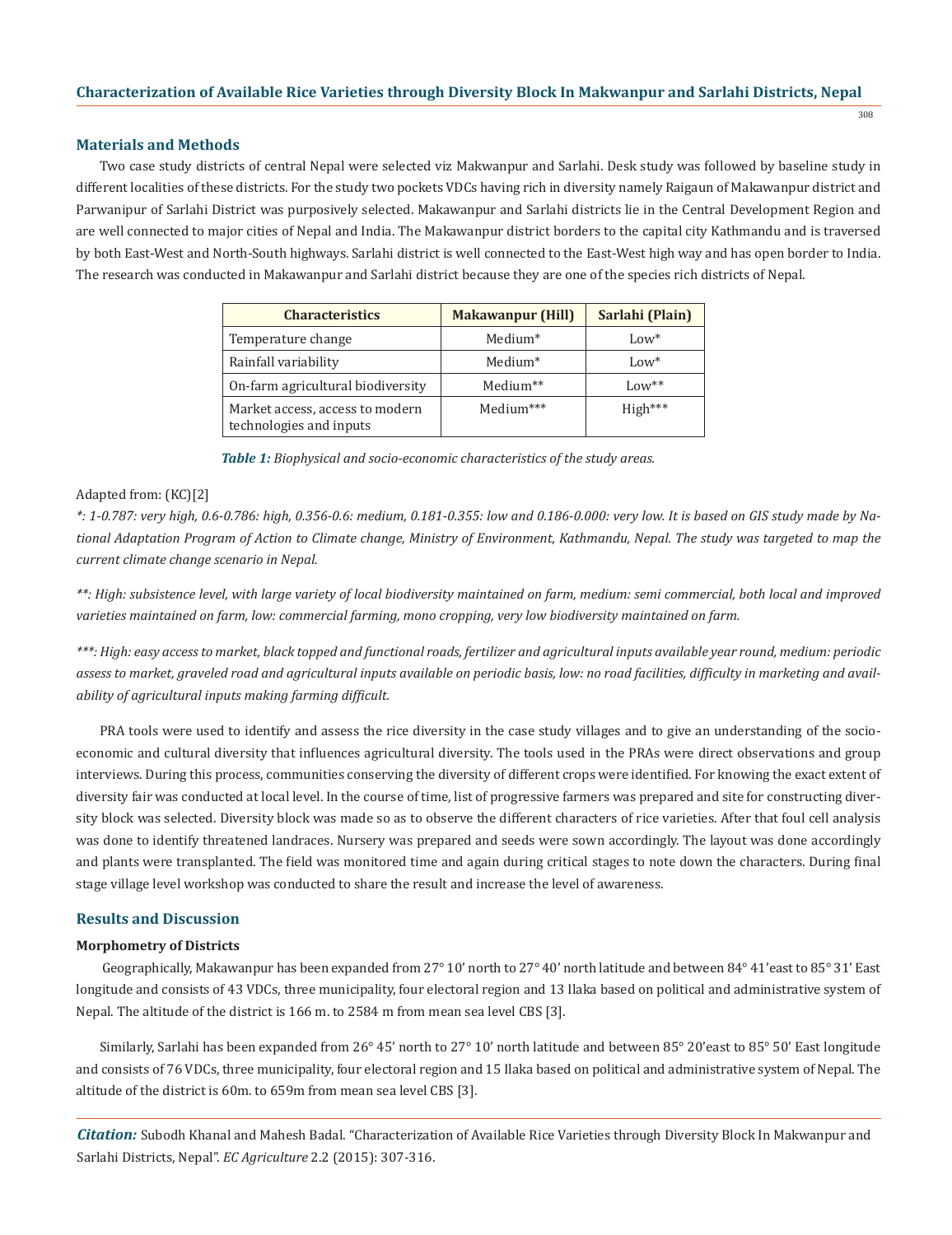309

#### **Climate and Soil**

Makwanpur has sub-tropical climate lower flat terrains, sub-temperate climate in lower hills and temperate climate in high mountains. The district receives, on an average; an annual precipitation of 2650 ml, maximum temperature 17.7°C and minimum temperature 7.6°C CBS [3]. Moreover, Sarlahi district has tropical type of climate. The district receives, on an average; an annual precipitation of 1700 ml, maximum temperature 31°C and minimum temperature 20°C CBS [3].

### **Demographic Status of Respondents**

The total population of Makawanpur district is 392604. The number of male is 199144 and female number is 193460. The population growth rate is 2.22 and average family size is 5.5. The population density of the district is 162 people per square kilometer (CBS, 2011) [3]. The average literacy rate of the district is 54.1% out of which 53.9% female and 72.6% male. Within the district there are 358 primary school, 49 lower secondary school, 60 secondary school 8 higher secondary school and 5 campus comprising of 108870 total student of the district (CBS. 2011) [3].

The total population of Sarlahi district is 635701. The number of male is 329182 and female number is 306519. The population growth rate is 2.55 and average family size is 5.72. The population density of the district is 505 people per square kilometer (CBS, 2011) [3]. The average literacy rate of the district is 36.53% out of which 25.36% female and 46.86% male. Within the district there are 279 primary school, 63 lower secondary school, 54 secondary school 6 higher secondary school and 3 campus comprising of 113713 total student of the district (CBS. 2011) [3].

#### **Varietal Diversity of Rice at Makwanpur and Sarlahi Districts**

During the study at Makwanpur district 19 different varieties of rice was found in study location. Out of which 6 were landraces. Moreover, during field visit, 37 more varieties were documented. Among 43 varieties, we were unable to find seeds of 10 varieties. In the process of establishing diversity block of Rice, 47 varieties of rice were selected to be characterized. The traits were documented based on the farmer description. After completion of cropping period the data were analyzed based on farmer description and expert judgment. During this analysis, 32 varieties were characterized as distinct variety than that of other varieties and left 15 were similar to that of other varieties which is presented in table 2 and 3.

Moreover, during establishment of diversity block of Rice in Sarlahi, there were twenty nine varieties that are to be characterized. Out of twenty nine varieties; twenty seven varieties were characterized as distinct variety than that of other varieties and left two were similar to that of other varieties. During the process of characterization of available rice varieties history of cultivation, distinguishing traits, available positive and negative traits were assessed. Moreover the use tends whether the varieties were increasing or decreasing were also recorded as shown in table 2 and 4.

Similar study was conducted in Kaski, Nepal where farmers maintain and increase crop genetic diversity and have vast knowledge on variety identification, selection, crop management, and microenvironments acquired from generations of hands-on experience LIBIRD [4].

Rana., *et al*. Pointed that diverse production environment, fragmented land holdings, fragile agro ecosystem, and socio cultural needs are reasons for growing diverse crop varieties and landraces in the country.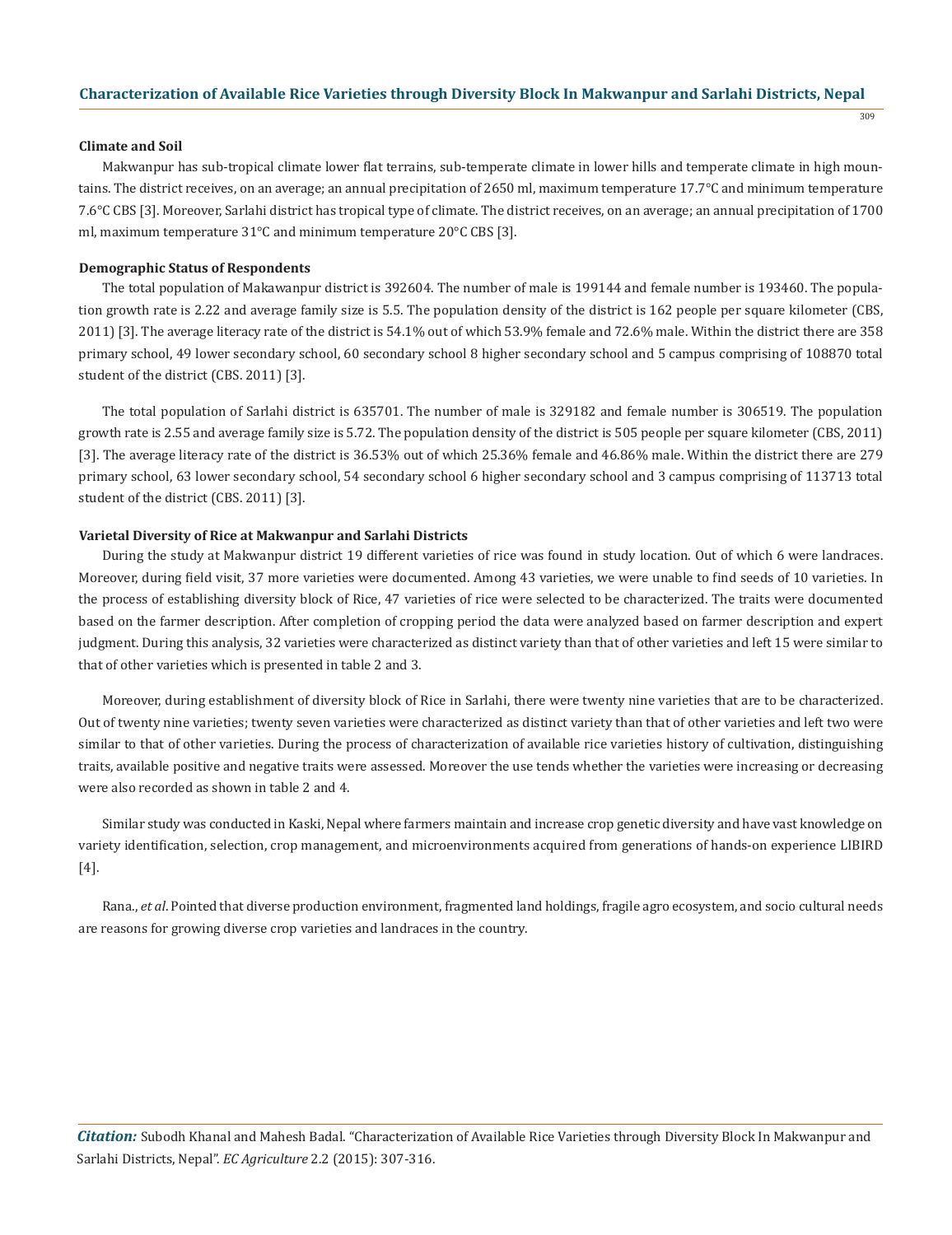310

| <b>Makwanpur District</b> |                                                               |
|---------------------------|---------------------------------------------------------------|
| KaloJhinuwa               | The varieties were phenotypically different at early stage    |
| Ghiukumari                | but later on were found to be similar to KaloJhinuwa similar  |
| GajaleKanchhi             | based on characteristics studied.                             |
| Anadi                     | The varieties were phenotypically different at seed sowing    |
| JhutteAnadi               | but were found similar to Anadi based on characters studied.  |
| Anarasi                   |                                                               |
| <b>Basmati</b>            | The varieties were phenotypically different at seed sow-      |
| Basnamati                 | ing but were found similar to Basmati based on characters     |
| Basnamati-1               | studied.                                                      |
| Basnamati-2               |                                                               |
| Gamadi                    | Gamadi and Kalomarsi were found to be phenotypically          |
| Kalomarsi                 | different at seed sowing but Kalomarsi was found similar to   |
|                           | Gamadi based on characters studied.                           |
| Bagane                    | The varieties were phenotypically different at seed sowing    |
| Champasari-1              | but later were found similar to Bagane based on characters    |
| Champasari-2              | studied.                                                      |
| Ghaiya                    | Ghaiya and Bhadaiya were found to be phenotypically differ-   |
| Bhadaiya                  | ent at seed sowing but later Bhadaiya was found similar to    |
|                           | Ghaiya based on characters studied.                           |
| Ghaiya Rato               | The varieties were phenotypically different at seed sowing    |
| RatoJara                  | but later were found similar to Ghaiya Rato based on charac-  |
| Sikichan Ghaiya           | ters studied.                                                 |
| Himali                    | The varieties were phenotypically different at seed sowing    |
| Thema                     | but later were found similar to Himali based on characters    |
| Usha                      | studied.                                                      |
| Sarlahi district          |                                                               |
| Ghaiya                    | Ghaiya and Tosar were found to be phenotypically different at |
| Tosar                     | seed sowing but later Bhadaiya was found similar to Ghaiya    |
|                           | based on characters studied.                                  |
| Radha 11                  | Radha 11 and Janamorcha were found to be phenotypically       |
| Janamorcha                | different at seed sowing but later Bhadaiya was found similar |
|                           | to Radha11 based on characters studied.                       |

*Table 2: Varieties found to be similar to one another during characterization at Makwanpur and Sarlahi district.*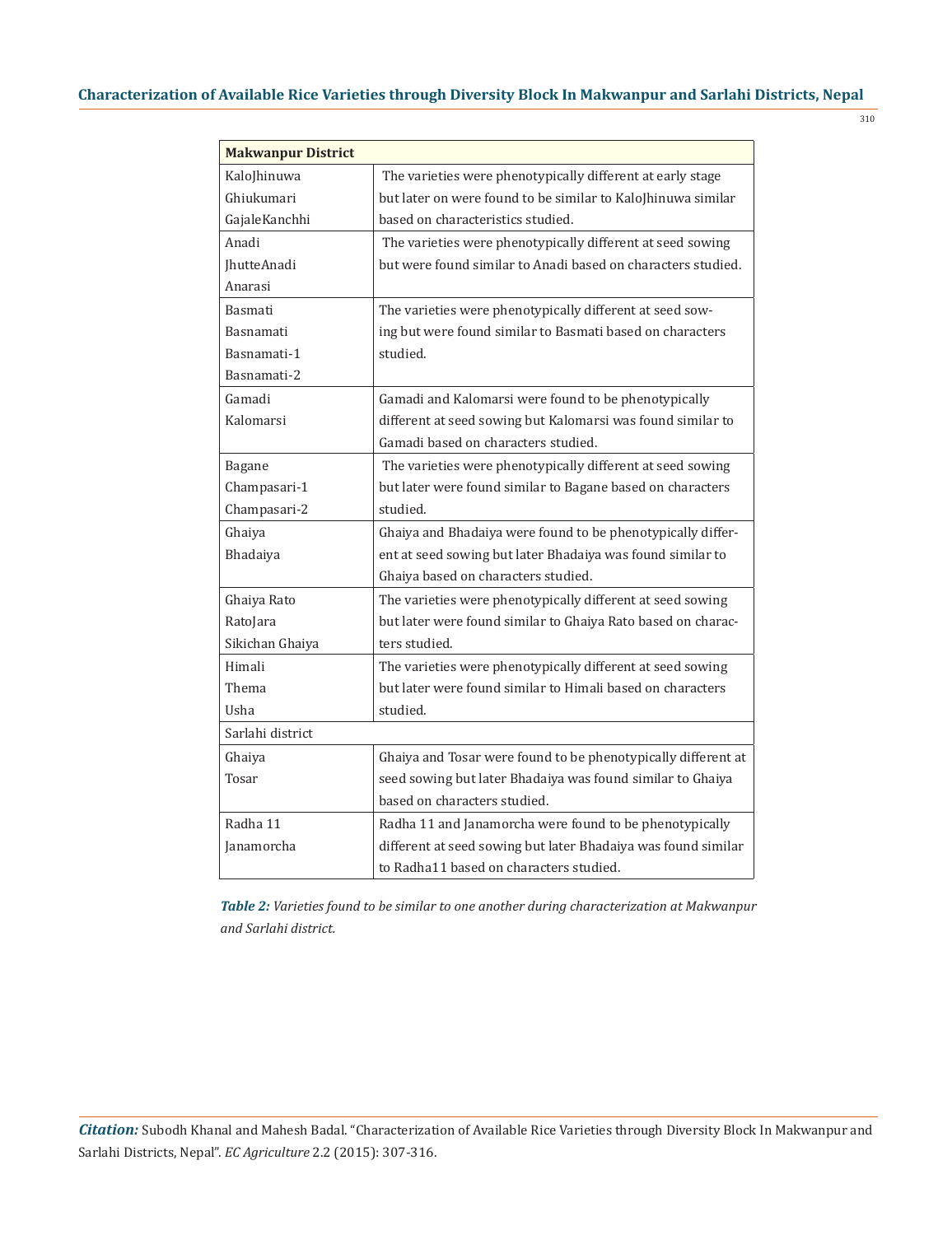311

| S.N          | <b>Rice varieties</b> | <b>History of</b><br>cultivation | <b>Distinguishing traits</b>                                                                                                                                   | <b>Positive traits</b>                                                                       | <b>Negative traits</b>                                                           | <b>Cultivation</b><br>trend |
|--------------|-----------------------|----------------------------------|----------------------------------------------------------------------------------------------------------------------------------------------------------------|----------------------------------------------------------------------------------------------|----------------------------------------------------------------------------------|-----------------------------|
| $\mathbf{1}$ | Sona Mansuli          | 3-4 years                        | Medium tillering, erect flag<br>leaf, short and awn less grain,<br>fast panicle initiation, medium<br>height, early maturity                                   | drought tolerant, good<br>yield, high straw yield                                            | Poor taste, less<br>preferred straw,<br>high input<br>requirement,<br>poor yield | Decreasing                  |
| 2            | KaloJhinuwa           | Grown from<br>generations        | medium tillering, fine and small<br>grain, soft straw, Black coloured<br>husk, pests resistant, and<br>drought tolerant                                        | Good straw, fine rice,<br>good taste, good price<br>, drought tolerant,<br>aromatic          | Late maturity,<br>lodging problem,<br>low yield.                                 | Decreasing                  |
| 3            | Murali                | Grown from<br>generations        | Poor tillering, fine long grain,<br>tall, early panicle initiation, and<br>early maturity.                                                                     | Can be grown in upland<br>and lowland as well,<br>good taste and good<br>milling percentage. | Lodging<br>problem.                                                              | decreasing                  |
| 4            | Rato Mansuli          | 15 years                         | Tall, high tillering, golden red<br>grain, long grain, medium panicle<br>initiation duration, medium<br>maturing variety.                                      | <b>High Tillers</b>                                                                          | Lodging problem                                                                  | Decreasing                  |
| 5            | Chhote                | 10 years                         | Medium tillers, semi prostate<br>flag leaf, light yellow coloured<br>long grain, medium height, early<br>panicle initiation, good taste.                       | Good taste, glutinous                                                                        | Late maturity,<br>high insect<br>infestation, bold<br>grain                      | decreasing/<br>threatened   |
| 6            | Sona Mansuli          | Introduced<br>from India         | late maturity, tall plant, long<br>grain, horizontal, medium tillers                                                                                           | good yield, good straw<br>production                                                         | hard in<br>threshing                                                             | constant                    |
| 7            | Anadhi                | Grown from<br>generations        | Tall, poor tillering, erect flag leaf,<br>wide leaf, yellow to red short<br>grain, late panicle initiation, and<br>late maturity.                              | good alcoholic recovery<br>percentage, tasty, good<br>for fried rice                         | low yield                                                                        | decreasing                  |
| 8            | Khairo Andi           | Grown from<br>generations        | Tall, medium tillers, prostate flag<br>leaf, early panicle initiation and<br>early maturity                                                                    | good in taste, aromatic<br>and soft rice                                                     | low yield                                                                        | decreasing/<br>threaten     |
| 9            | Ghiupuri              | 1 year                           | Tall, wide leaf, poor tillering,<br>semi prostate flag leaf, light<br>yellow grain color, small grain,<br>early panicle initiation and early<br>maturity       | drought tolerant                                                                             | Poor yield                                                                       | New to this<br>area         |
| 10           | Amrika                | Grown from<br>generations        | Medium tillering, semi pros-<br>tate flag leaf, short bold grain,<br>medium height, early panicle<br>initiation and early maturity.                            |                                                                                              | low yield                                                                        | Decreasing                  |
| 11           | Jirasari              | 3-4 years                        | medium tillers, semi erect flag<br>leaf, early to panicle initiation<br>duration, dwarf, early maturity,<br>fine grain                                         | soft rice, non lodging,<br>good market price                                                 | low yield, rice<br>borer infesta-<br>tion, needs more<br>irrigation              | Decreasing                  |
| 12           | Basmati               | Grown from<br>generations        | Poor tillering, semi erect flag<br>leaf, small round grain, early<br>panicle initiation, tall, aromatic,<br>early maturity and high insect<br>pest infestation | soft rice, high<br>palatability of straw                                                     | high insects<br>pests infestation                                                | decreasing                  |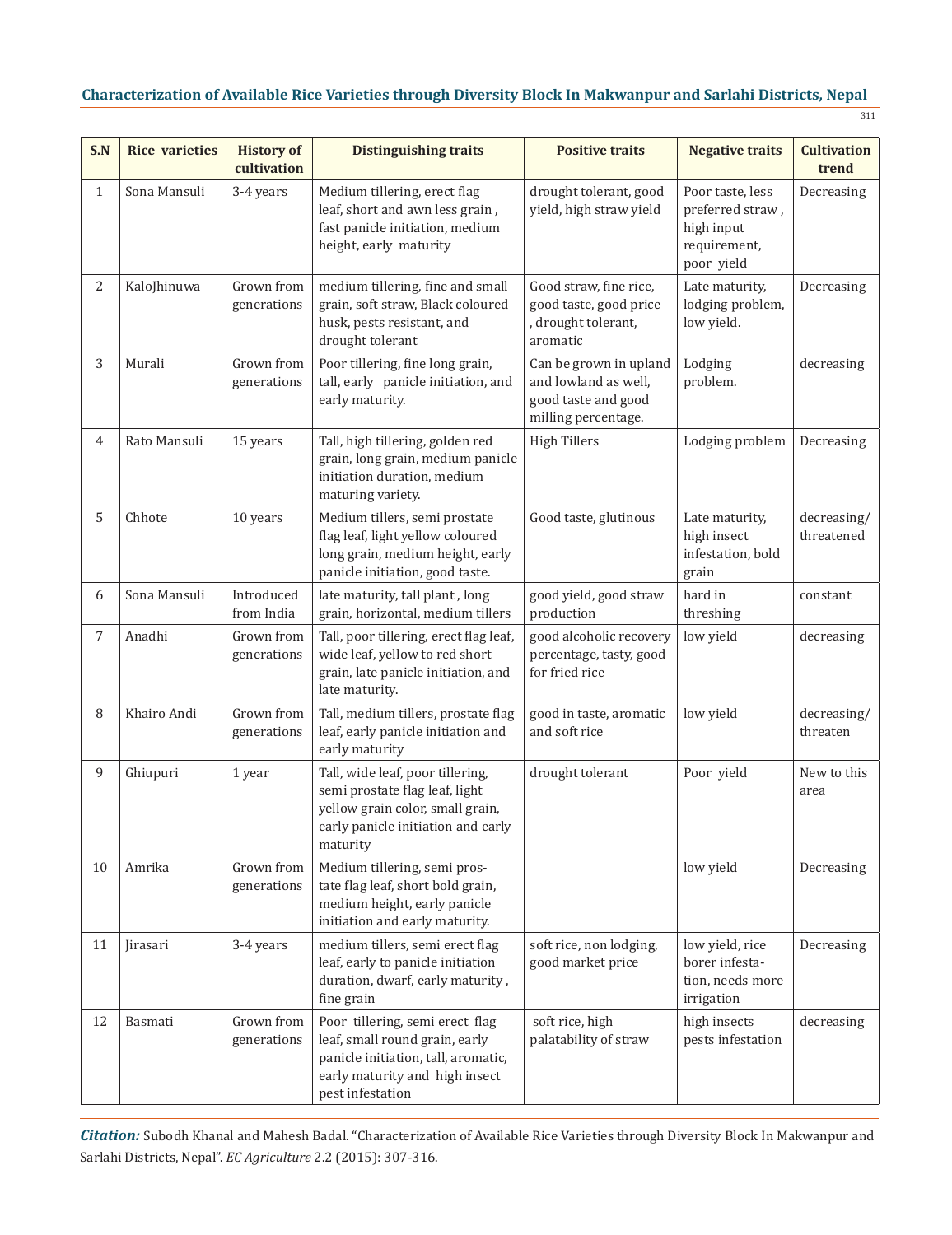312

| 13 | Ram Dhan       | 4 years                   | medium tillering, medium pan-<br>icle initiation duration, medium<br>height, medium maturing variety,<br>high insect pest infestation and<br>drought tolerant      | good yield, soft rice,<br>needs less irrigation                                                                       | high insect pest<br>infestation                                | Increasing |
|----|----------------|---------------------------|--------------------------------------------------------------------------------------------------------------------------------------------------------------------|-----------------------------------------------------------------------------------------------------------------------|----------------------------------------------------------------|------------|
| 14 | Bagane         | 4 years                   | high tillering, semi erect flag<br>leaf, long grain, medium time<br>to panicle initiation duration,<br>tall, aromatic, late long maturity<br>period                | Aromatic, soft good<br>consistency for "Sel-<br>Roti" and rice, good for<br>rice pudding and low<br>water requirement | low yield                                                      | constant   |
| 15 | Himali         | 6 years                   | Tall, medium tillering, semi erect<br>flag leaf, golden colored grain,<br>long grain, medium panicle<br>initiation period and medium<br>maturing variety           |                                                                                                                       | low yield, poor<br>taste                                       | Decreasing |
| 16 | Rambilash      | $10-15$ years             | Tall, high tillering, semi erect flag<br>leaf, golden small long grain, me-<br>dium panicle initiation duration,<br>medium time to maturity                        | good taste,                                                                                                           | Poor palatability<br>of straw, more<br>inputs require-<br>ment | Decreasing |
| 17 | Purano Mansuli | grown from<br>generations | Tall, medium tillering, semi erect<br>flag leaf, small grain, medium<br>panicle initiation duration,<br>medium time to maturity                                    | good yield and market<br>price                                                                                        | drought suscep-<br>tible, lodging<br>problem                   | Decreasing |
| 18 | China Bheraiti | Grown from<br>generations | Tall, poor tillering, semi erect<br>flag leaf, small short grain, early<br>panicle initiation, early maturity.                                                     | Short duration, high<br>yield                                                                                         | Short straw,<br>lodging problem                                | Increasing |
| 19 | Ganga          | Grown from<br>generations | Tall, poor tillering, prostate flag<br>leaf, bold short grain, medium<br>panicle initiation period, me-<br>dium maturing variety                                   | Good taste                                                                                                            | bold short grain,<br>few tillers                               | Decreasing |
| 20 | Ghaiya Rato    | Grown from<br>generations | Poor tillering, tall, semi erect<br>flag leaf, short bold and aromatic<br>grains, medium height, medium<br>panicle initiation duration,<br>medium maturity period. | Aromatic, long grain,<br>early maturity, drought<br>tolerant                                                          | rice borer and<br>panicle breakage<br>problem                  | Decreasing |
| 21 | Meghdut        | Grown from<br>generations | Tall, medium tillering, semi erect<br>flag leaf, small short grain, me-<br>dium panicle initiation duration<br>and early maturity.                                 | Low yield                                                                                                             | Lodging problem                                                | Decreasing |
| 22 | Krishi         | Grown from<br>generations | Tall, medium tillering, semi erect<br>flag leaf, small short grain,<br>medium panicle initiation and<br>early maturity                                             | Low yield                                                                                                             | lodging                                                        | decreasing |
| 23 | Marich         | New in the<br>area        | Medium tillering, semi erect flag<br>leaf, white short grain, medium<br>panicle initiation period, me-<br>dium height and early maturity.                          |                                                                                                                       | Low yield                                                      | decreasing |
| 24 | Anpjhutte      | Grown from<br>generations | Tall, medium tillering, erect flag<br>leaf, golden colored grain, bold &<br>flat grain.                                                                            | Big sized grain, good<br>baking quality, drought<br>tolerant and insect pest<br>resistant                             | Poor taste and<br>shattering<br>problem during<br>harvesting   | Decreasing |

*Citation:* Subodh Khanal and Mahesh Badal. "Characterization of Available Rice Varieties through Diversity Block In Makwanpur and Sarlahi Districts, Nepal". *EC Agriculture* 2.2 (2015): 307-316.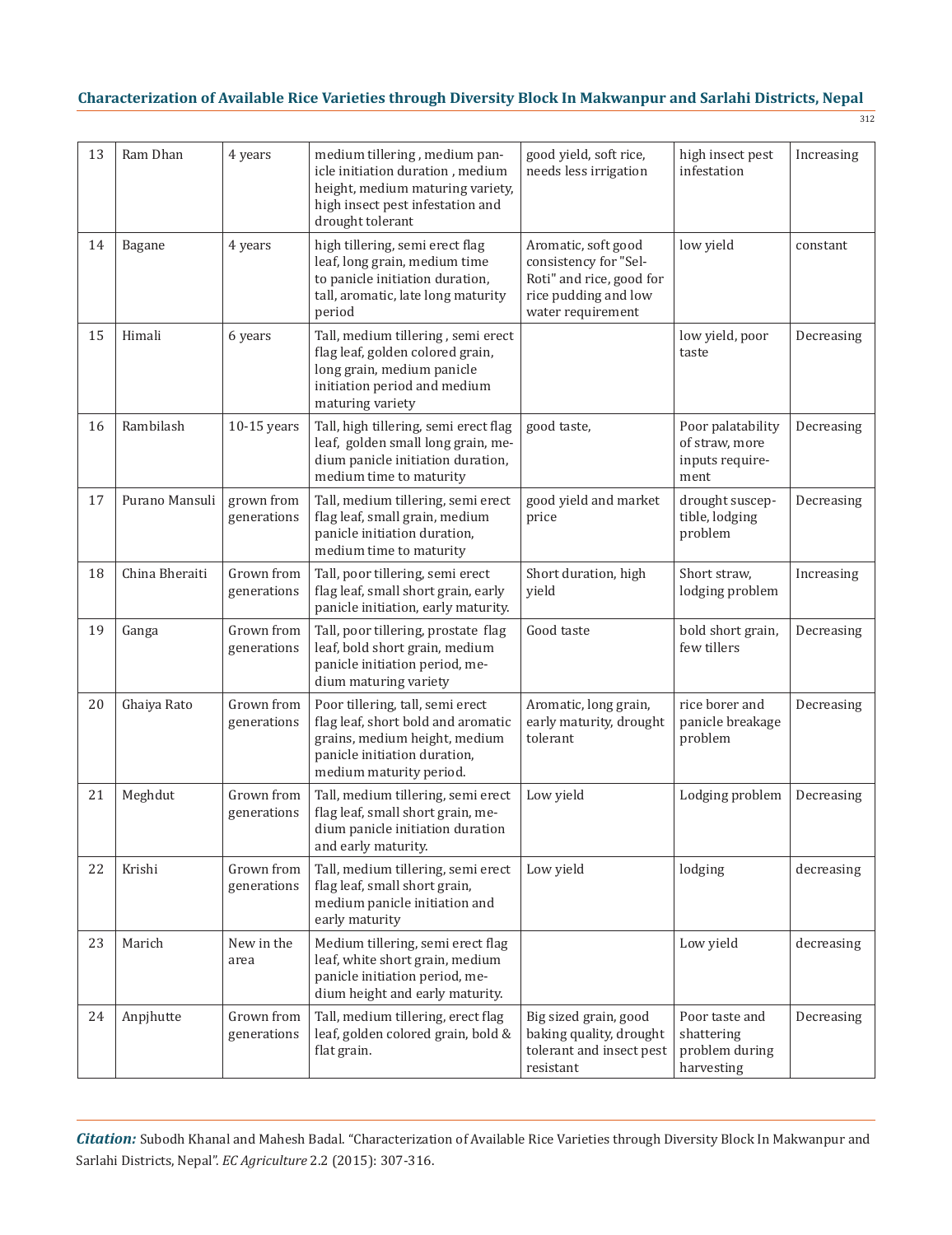| 25 | Minikit         |                           | 5 years                                                                                                                                                                 | Poor tillering, semi<br>erect flag leaf, medium<br>panicle initiation dura-<br>tion, medium height<br>and early maturity. |                         | Low yield                       |
|----|-----------------|---------------------------|-------------------------------------------------------------------------------------------------------------------------------------------------------------------------|---------------------------------------------------------------------------------------------------------------------------|-------------------------|---------------------------------|
| 26 | Gamadi          | Grown from<br>generations | Medium height, panicle covered<br>by base of flag leaf, erect flag<br>leaf, high tillering, brownish<br>black colored grain, bold & short<br>grain and drought tolerant | Low husk, medicinally<br>important for<br>treatment of<br>dysentery, less<br>preferred by rodents                         | Hard in<br>threshing.   | Decreas-<br>ing/threat-<br>ened |
| 27 | Chhote Mansuli  | 10 years                  | Medium tillering, semi erect flag<br>leaf, medium height, early pani-<br>cle initiation and early maturity                                                              | Good taste                                                                                                                | susceptible to<br>pests | decreasing                      |
| 28 | Jhapali Mansuli | 5-6 years<br>before       | fine grain, soft                                                                                                                                                        | more straw                                                                                                                | low yield               | Decreasing                      |
| 29 | Gauri           | $5-10$ years<br>hefore    | short and bold grain                                                                                                                                                    | dwarf                                                                                                                     | low yield               | Decreasing                      |

| <b>Table 3:</b> Assessing varietal diversity of Rice through discussion with community and |
|--------------------------------------------------------------------------------------------|
| characterization in diversity block at Makawanpur.                                         |

| S.No           | <b>Rice</b><br>varieties | <b>History of</b><br>cultivation  | <b>Distinguishing traits</b>                                                                                                    | <b>Positive traits</b>        | <b>Negative traits</b>                        | <b>Cultivation</b><br>trend |
|----------------|--------------------------|-----------------------------------|---------------------------------------------------------------------------------------------------------------------------------|-------------------------------|-----------------------------------------------|-----------------------------|
| $\mathbf{1}$   | Harinath-1               | 10 years                          | Early maturity, long grains, medium<br>height, erect flag leaf                                                                  | good yield, early<br>maturity | low straw, suscepti-<br>ble to excessive rain | constant                    |
| 2              | Kachorwa-4               | 3 years                           | Dwarf, early maturity, long grains,<br>dwarf, erect flag leaf and heavy tillering<br>variety.                                   | good taste                    | low yield                                     | constant                    |
| 3              | Sunaulo<br>Sugandha      | 3 years                           | Tall, late maturing variety, long grains,<br>tall and prostate flag leaf                                                        | Aromatic rice,<br>high valued | low yield, suscep-<br>tible to Rice Bug       | Decreasing                  |
| $\overline{4}$ | Ghaiya                   | Grown from<br>generations         | Tall, late maturing variety, whitish<br>yellow color grain, medium roundish<br>grain, prostate flag leaf                        | Early maturity                | poor taste                                    | constant                    |
| 5              | Shreshtha                | 5 years                           | Early maturity, dwarf, long grain, erect<br>flag leaf and heavy tillering variety.                                              | Early maturity                | low yield                                     | constant                    |
| 6              | Radha-4                  | 10 years                          | Early maturity, heavy tillering, erect<br>flag leaf, drought tolerant, long grains                                              | Early maturity                | shattering problem                            | decreasing                  |
| 7              | Chho-<br>temarsi         | Cultivated<br>from<br>generations | Late maturing, long grains, erect flag<br>leaf, medium tillering variety, slightly<br>yellow colored grain and medium<br>height | Good taste                    | low yield                                     | decreasing                  |
| 8              | Chaite-4                 | 10 years                          | Early maturing variety, medium height,<br>long grains, drought resistant,<br>horizontal flag leaf, high tillers                 | drought tolerant              | pest susceptible                              | decreasing                  |
| 9              | Barkhe-<br>1027          | 2 years                           | Early maturity, medium height, drought<br>tolerant, long grains, erect flag leaf and<br>heavy tillering variety                 | early maturity,<br>good yield | Problems in<br>threshing                      | Increasing                  |

*Citation:* Subodh Khanal and Mahesh Badal. "Characterization of Available Rice Varieties through Diversity Block In Makwanpur and Sarlahi Districts, Nepal". *EC Agriculture* 2.2 (2015): 307-316.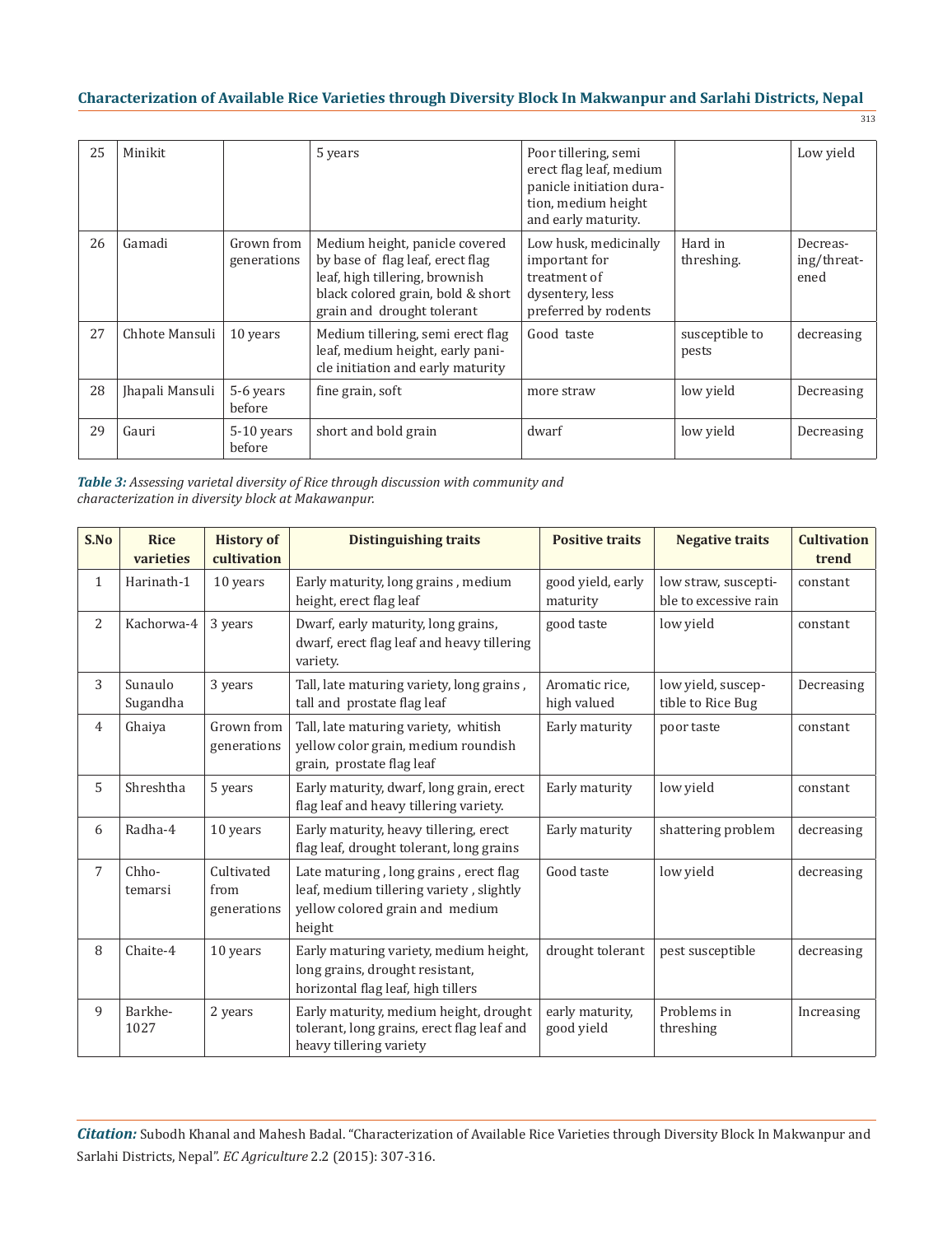| ×<br>۰. |
|---------|
|---------|

| 10 | Radha-11           | 15 years                  | Late maturity, medium height, drought<br>tolerant, long, grains, horizontal flag<br>leaf, medium tillers                                                    | Good yield,<br>non-sticky rice,<br>drought tolerant                                  | Low milling<br>percentage                              | Increasing                       |
|----|--------------------|---------------------------|-------------------------------------------------------------------------------------------------------------------------------------------------------------|--------------------------------------------------------------------------------------|--------------------------------------------------------|----------------------------------|
| 11 | Chaite-2           | Grown from<br>generations | Early maturity, drought tolerant, medi-<br>um sized grain, erect flag leaf, medium<br>tillering variety                                                     | Drought tolerant                                                                     | low yield                                              | constant                         |
| 12 | Himali             | 10 years                  | Late maturity, dwarf, slightly aromatic,<br>susceptible to rice borer, long grain,<br>erect flag leaf and poor tillering variety.                           | drought tolerant                                                                     | low yield                                              | constant                         |
| 13 | Mala               | 5 years                   | Early maturing and dwarf, susceptible<br>to rice blast, long grains, horizontal<br>flag leaf and poor tillering variety                                     | Drought<br>tolerant, good<br>yield                                                   | Brown rice, poor<br>milling percentage<br>and quality. | decreasing                       |
| 14 | Makawan-<br>pur-1  | 5 years                   | Late maturity, medium height, long<br>grains, erects flag leaf and high tillering<br>variety.                                                               | good yield                                                                           | Wet consistency<br>when cooked.                        | constant                         |
| 15 | Sabitri            | 20 years                  | Late maturing, medium height,<br>medium long grain, erect flag leaf and<br>heavy tillering variety                                                          | good yield, good<br>milling<br>percentage and<br>non-sticky rice                     | drought<br>susceptible and<br>problem in<br>threshing  | constant                         |
| 16 | Masuli             | 30 years                  | Tall, late maturity, small and slightly<br>red colored grain, horizontal flag leaf<br>and poor tillering                                                    | Good yield and<br>taste.                                                             | Susceptible to pests.                                  | decreasing                       |
| 17 | Panas              | 4 years                   | Dwarf and late maturing, medium sized<br>grain, horizontal flag leaf, heavy<br>tillering and drought tolerant variety                                       | drought tolerant                                                                     | Wet consistency<br>when cooked                         | decreasing                       |
| 18 | Anadi              | Grown from<br>generations | Tall and late maturing variety with<br>short awn, bold and red colored grain,<br>horizontal flag leaf and poor tillering<br>capacity.                       | Soft and gluti-<br>nous rice with<br>medicinal value<br>and high straw<br>production | low yield                                              | decreas-<br>ing/threat-<br>ened  |
| 19 | KaloMasino         | Grown from<br>generations | Tall, late maturing and aromatic rice,<br>susceptible to bug, small and slightly<br>black colored grain, prostate flag leaf<br>and heavy tillering variety. | Soft, tasty and<br>aromatic rice                                                     | low yield                                              | Decreas-<br>ing/threat-<br>ened. |
| 20 | Ram                | 5 years                   | Dwarf and late maturing, long grains<br>with erect flag leaf and medium<br>tillering variety.                                                               | good yield                                                                           | Poor taste                                             | Decreasing                       |
| 21 | Pokhareli          | Grown from<br>generations | Tall and late maturing variety with long<br>and slightly yellow grain, erect flag leaf<br>with medium tillering capacity.                                   | Soft rice, soft<br>straw and good<br>milling<br>percentage.                          | low yield                                              | decreasing                       |
| 22 | Chhote-<br>Mansuli | 10 years                  | Tall and late maturing variety, small<br>grains with slightly yellow colored<br>grains, horizontal flag leaf and poor<br>tillering capacity.                | good taste                                                                           | susceptible to pest                                    | decreasing                       |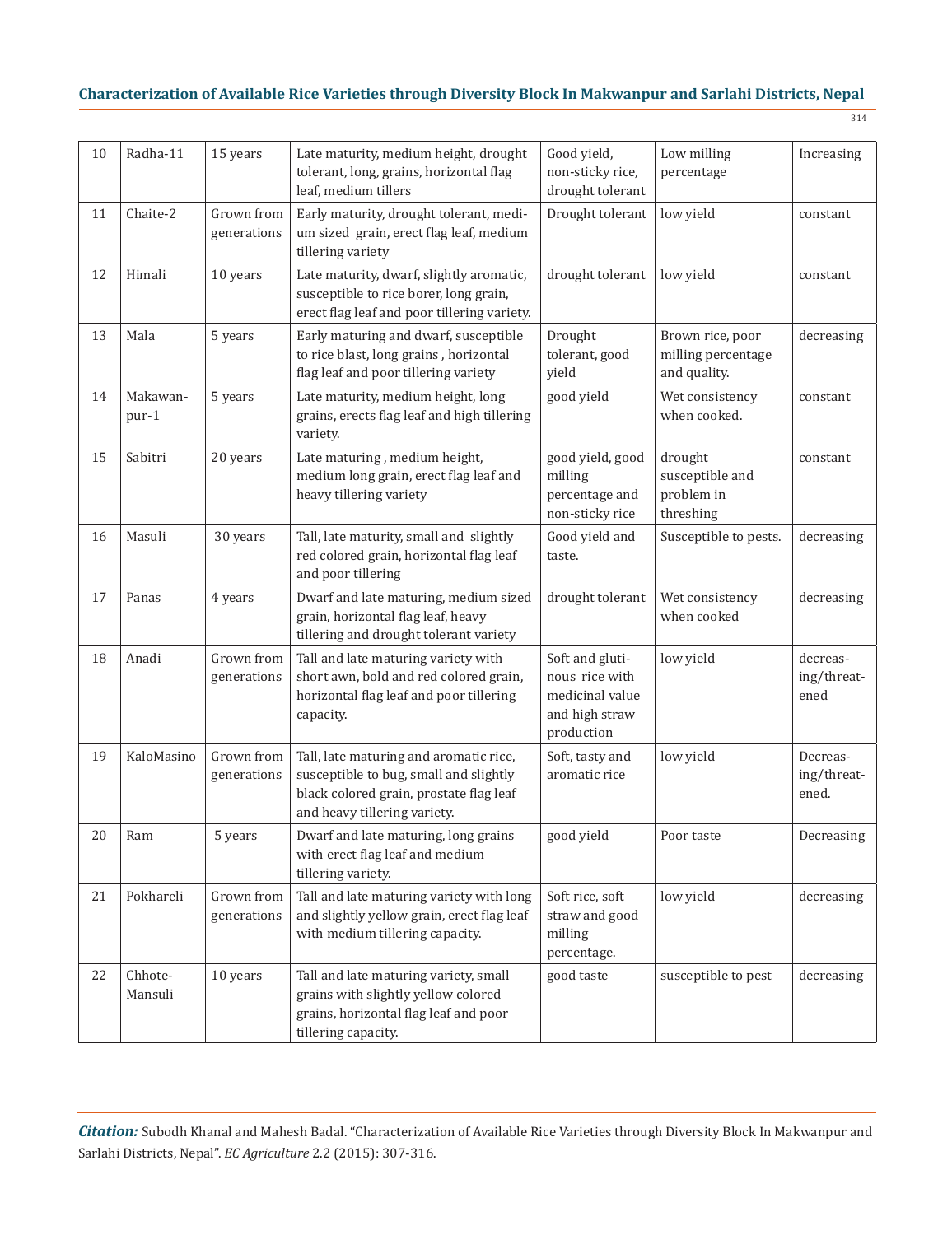| w | ۰, | I<br>۰,<br>w |
|---|----|--------------|

| 23 | Kisan            | 15 years                                      | Dwarf and late maturing variety with<br>dwarf, drought tolerant characters, long<br>and slight yellow colored grain with<br>horizontal flag leaf and poor tillering<br>capacity. | drought tolerant                                                              | low yield                                            | constant   |
|----|------------------|-----------------------------------------------|----------------------------------------------------------------------------------------------------------------------------------------------------------------------------------|-------------------------------------------------------------------------------|------------------------------------------------------|------------|
| 24 | Yamesh-<br>wori  | 2 years<br>(introduced<br>from India)         | Tall and late maturing variety, slightly<br>long grains with horizontal flag leaf and<br>medium tillering capacity.                                                              | good straw<br>production                                                      | low yield                                            | decreasing |
| 25 | Katarni          | 2 years<br><i>(introduced)</i><br>from India) | Tall and late maturing variety with<br>short and small grain with slight yellow<br>color horizontal flag leaf and medium<br>tillering capacity.                                  | Good taste                                                                    | low yield                                            | decreasing |
| 26 | Rambilash        | 15 years                                      | Tall and late maturing variety with bold<br>grain, slight yellow color, horizontal flag<br>leaf and poor tillering capacity.                                                     | Bold grains, high<br>straw<br>production and<br>good appetite<br>after eating | Poor quality straw,<br>less preferred by<br>animals. | increasing |
| 27 | SonaMan-<br>suli | Introduced<br>from India                      | Tall and late maturing variety, long<br>grains with horizontal flag leaf and<br>medium tillering capacity.                                                                       | good yield, good<br>straw<br>production                                       | Difficulty in<br>threshing.                          | constant   |

## *Table 4: Assessing varietal diversity of Rice through discussion with community and characterization in diversity block at Sarlahi district.*

\*\* The yield was characterized based on National standard made by Ministry of Agriculture Development (MOAD) [5], which can be stated as : yield less than 3.17 ton/ha as low yielding variety , yield equal to 3.17 ton/h as medium yielding variety and yield more than 3.17 ton/ha as high yielding variety. Moreover in case of height variety less than 100 cm was characterized as dwarf variety, height more than 100 cm as tall variety and variety height equal to 100 cm as medium variety.

In the study done at Makwanpur district, a we found that cultivation trend of 24 varieties was decreasing, 2 varieties were constant, 2 varieties showed increasing trend and 1 variety was new to the area so trend analysis could not be done.

Similarly, upon trend analysis of cultivation, 10 varieties were constant, 14 varieties cultivation trend was found to be increasing whereas 3 varieties were found to be increasing. The trend was documented based on group discussion, focused group discussion and key informant interview. It was further clarified during village level workshop. The trend of use of certain varieties is governed by many factors. As pointed by BR Upreti and YG Upreti. [6], the decreasing trend of landraces and other varieties are governed by cumulative effects of change in land use, weak regulatory framework, migration and socio economic transformation [7].

### **Conclusion**

Nepal being highly diverse country in terms of biodiversity can be considered as biodiversity hotspot. Rice is main staple crop of the country. Large number of varieties has been used for cultivation so far. However, there is lack of proper characterization of available rice varieties. This study was more focused to use diversity block so as to find the similarities and differences of the preferred rice varieties. Distinguishing traits were identified, history of cultivation was explored, positive and negative traits were assessed. Moreover, the overall trends in the use of varieties were known so as to assist in better management practices of the selected rice varieties.

### **Acknowledgements**

We would like to express our sincere thanks to Pariwartan Nepal for assisting logistically and in data collection, local farmers of selected districts for providing support in data collection and study of diversity block. Moreover a credible thanks goes to Institute of